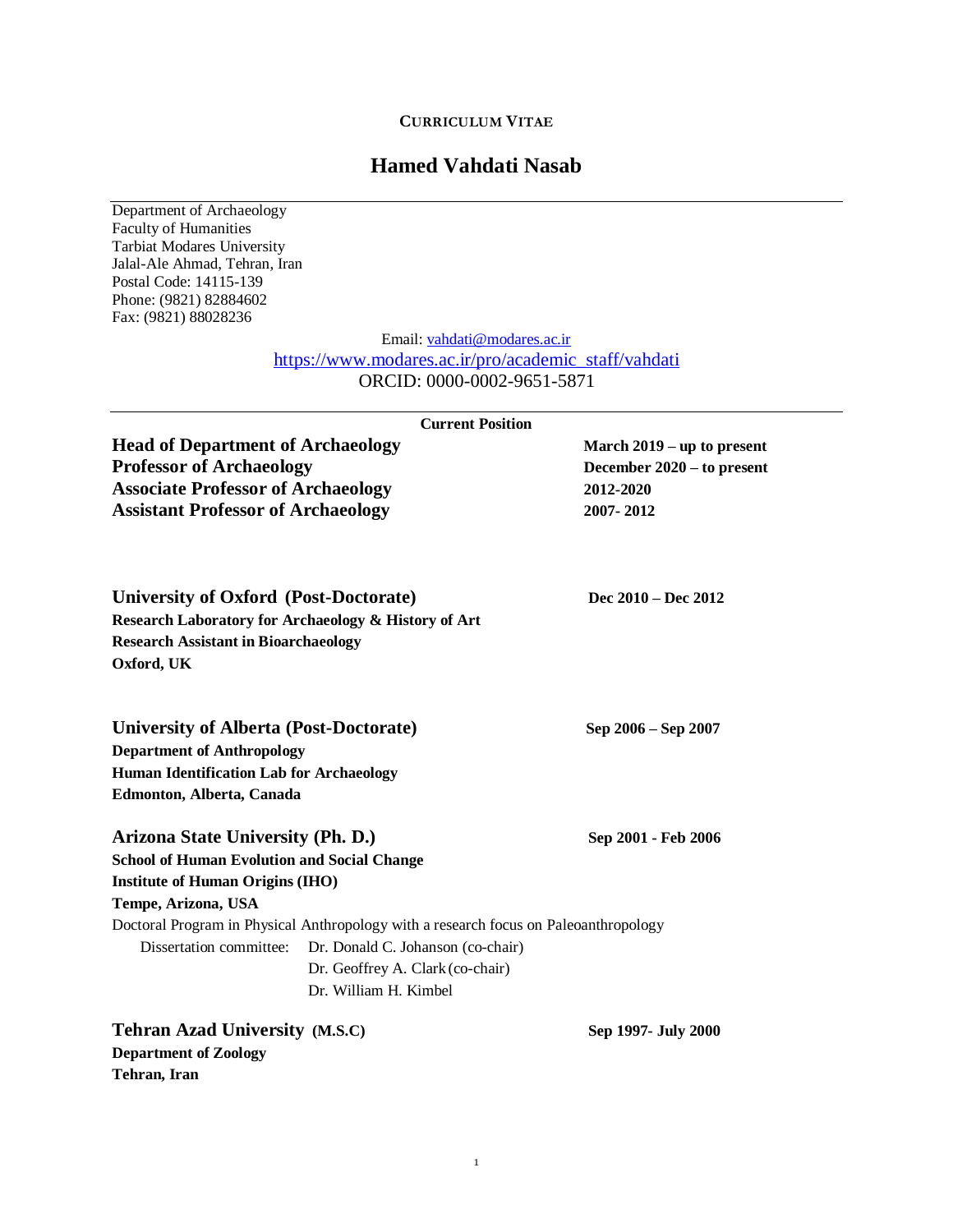**Tehran University** (**B.A**) **Sep 1992 -** May 1997 **Department of Biology Tehran, Iran**

#### **MEMBERSHIPS**

Research Member at the Iranian Center for Archaeological Research, Paleolithic Committee (ICAR) Vice president of the Society of Iranian Archaeology Executive board member of Iranian Quaternary Society Editor in Chief of the *International Journal of the Society of Iranian Archaeologists* Editorial board member: *Journal of Anthropological Archaeology* Editorial board member: *Iranian Journal of Anthropology Research* Editorial board member: *Iranian Journal of Quaternary Research*

#### **INTERESTS**

**Middle Paleolithic Societies**: Middle East (Levant) and the Zagros Mountains of Iran **Neanderthals**: Physical morphology, lithic technologies and behavioral evidence. **Origin of Modern Humans Hypothesis**: Research strategies and test implications **Ancient DNA:** Extraction, examination and analysis

# **AWARDS/GRANTS**

**Iranian Heritage and Tourism Organization Grant, (20000\$),** to conduct Paleolithic archaeological excavation in Pebdeh Cave, Kuzistan, Iran (Joint Iranian-German Mission, 2019)

**5 years Grant Iranian Heritage and Tourism Organization Grant, (each year 30000\$),** to conduct Paleolithic archaeological excavation in Qaleh Kurd Cave, Qazvin, Iran (Joint Iranian-French Mission, 2018, 2019)

**3 years Grant Iranian Heritage and Tourism Organization Grant, (each year 30000\$),** to conduct Paleolithic archaeological excavation in Mirak Site, Semnan, Iran (Joint Iranian-French Mission, 2015, 2016, 2017)

**Excellence in Research, Best Researcher of the year,** Tarbiat Modares University, Tehran, Iran, **March** 2015

**Iranian Heritage and Tourism Organization Grant, 7000\$,** to conduct Paleolithic archaeological excavation in Komishan Cave, Mazandaran, June 2009

**Iranian Heritage and Tourism Organization Grant, 10000\$,** to conduct Paleolithic archaeological excavation in Rashak III Cave, Mazandaran, June 2009

**Excellence in Teaching, Best Professor of the year,** Tarbiat Modares University, Tehran, Iran, **March** 2009

**Iranian Heritage and Tourism Organization Grant, 17000\$,** to conduct Paleolithic archaeological survey in Mirak region, June 2009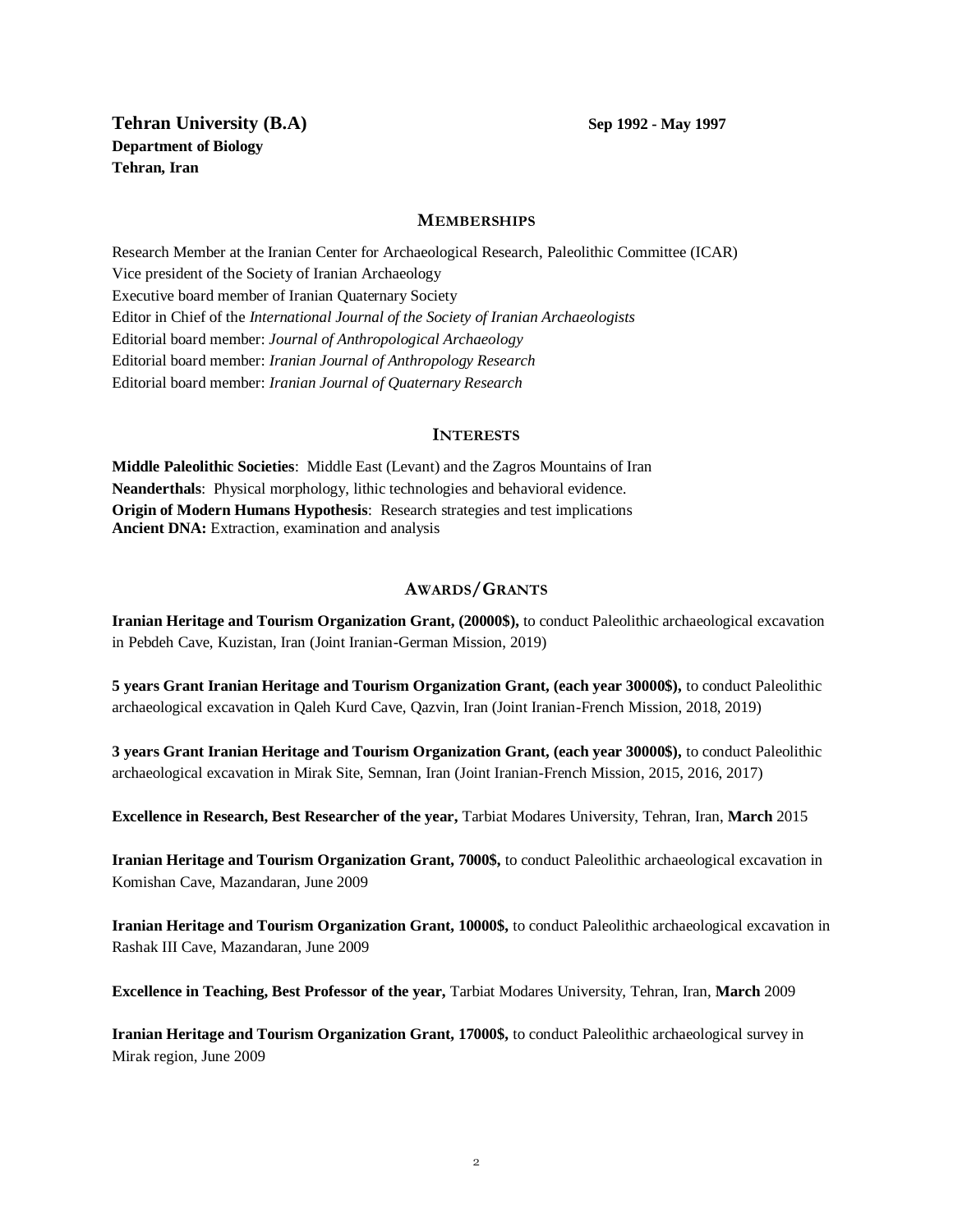**Iranian Heritage and Tourism Organization Grant, 10000\$,** to conduct archaeological excavation in Komishan Cave , May 2009

**Iranian Heritage and Tourism Organization Grant, 25000\$,** to conduct archaeological survey in Talvar region, January 2008

**United States Forest Service,** Performance award, November 2004

**Catherine Reynolds Foundation Graduate Academic full Scholarship (4 years)** through the Institute of Human Origins. Awarded June 2001.

**First in Graduating Class, Tehran Azad University**. Master of Science awarded September 2000.

**Best Science Paper Award** from the Tehran University Biologists. As selected in August 1992.

# **FIELD AND LAB EXPERIENCES**

| <b>Project Director (Iranian-German Mission)</b>                           | Sep 2019           |  |
|----------------------------------------------------------------------------|--------------------|--|
| Excavation at the Paleolithic cave of Pebdeh, 1st Season                   | Khuzistan/Iran     |  |
| <b>Project co-Director (Iranian-French Mission)</b>                        | Aug 2019           |  |
| Excavation at the Paleolithic cave of Qaleh Kurd, 2nd Season               | <b>Qazvin/Iran</b> |  |
| <b>Project co-Director (Iranian-French Mission)</b>                        | <b>Aug 2018</b>    |  |
| Excavation at the Paleolithic cave of Qaleh Kurd, 1 <sup>st</sup> Season   | Qazvin/Iran        |  |
| <b>Project co-Director (Iranian-French Mission)</b>                        | <b>June 2017</b>   |  |
| Excavation at the Paleolithic open site of Mirak, 3rd Season               | Semnan/Iran        |  |
| Project co-Director (Iranian-French Mission)                               | <b>June 2016</b>   |  |
| Excavation at the Paleolithic open site of Mirak, 2 <sup>nd</sup> Season   | Semnan/Iran        |  |
| <b>Project co-Director (Iranian-French Mission)</b>                        | <b>June 2015</b>   |  |
| Excavation at the Paleolithic open site of Mirak, 1 <sup>st</sup> , Season | Semnan/Iran        |  |
| <b>Project Director</b>                                                    | <b>June 2014</b>   |  |
| <b>Paleolithic Survey of the Southern Damghan</b>                          | Semnan/Iran        |  |
| <b>Project Director</b>                                                    | <b>June 2012</b>   |  |
| Paleolithic Survey of the Southern Sorkheh                                 | Semnan/Iran        |  |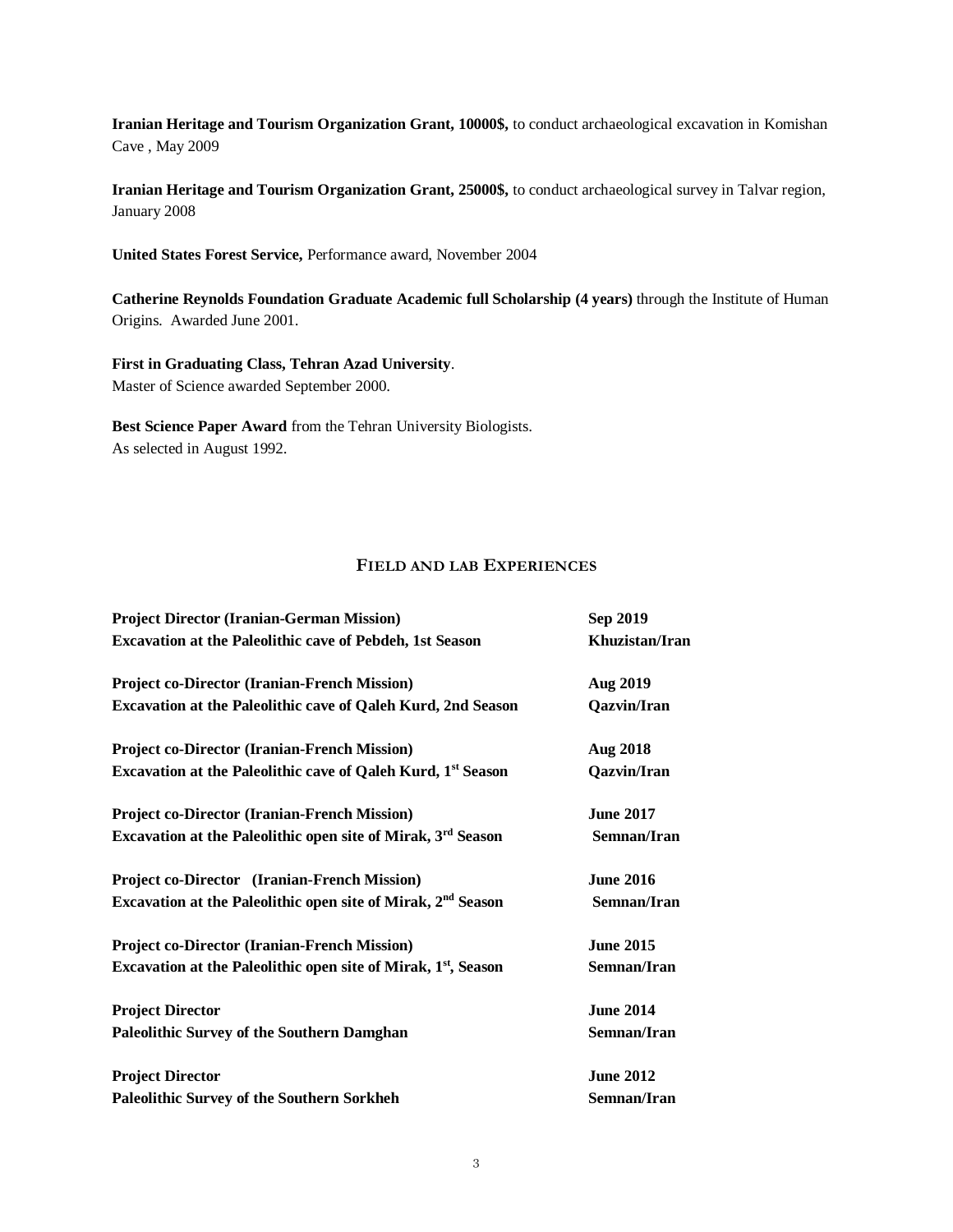**Project Director May 2009**  Paleolithic Survey of Mirak Region, Semnan, Iran Semnan/ Iran **Project Director March 2009 Excavation in Epipaleolithic Cave of Komishan Mazandaran/ Iran Project Director July 2008 Project Director May-June 2008 Upper Paleolithic Excavation Mazandaran/ Iran**

# **Project Director April 2008**

**Archaeological survey of Talvar dam Kurdistan/ Iran** Discovery of 17 archaeological sites belonging to Neolithic to Islamic period at the water storage area of Talvar Dam, Bijar, Kurdistan.

**Project Director December 2007**

**Survey of Paleolithic site of Delazian (Mirak1) Semnan/ Iran** Survey, study, and analysis of Upper Paleolithic open air site of Delazian (Mirak1), Semnan province, Iran.

**Project Director October 2007 Paleolithic survey of Northeastern part of Parishan Lake Fars/ Iran** Survey, study, and analysis of 4 Paleolithic caves of Helak, Fars province, Iran.

**Human Identification Lab for Archaeology <b>September 2006-2007 University of Alberta Edmonton, Alberta/ Canada** Responsibilities: Extraction, examination, and interpretation of 7000 years old DNA from human remains, excavated in Southern Siberia.

4

**Human Osteologist July and August 2007 Baikal Archaeology Project Siberia/Russian Federation**

# **Project Co-Director August 2009 Excavation at Bronze-Iron age cemeteries in Alamout Qazvin/Iran**

Surveying and recording of one of the largest Middle Paleolithic open sites in the Near East with 40 Acers size

First season of excavation at Epipaleolithic cave of Komishan, Mazandaran, Iran.

| <b>Project Director</b>                                        | August 2008     |  |
|----------------------------------------------------------------|-----------------|--|
| Excavation in Rashak III Neolithic/Chalcolithic Cave           | Mazandaran/Iran |  |
| Excavation at a Neolithic/Chalcolithic Cave of Rashak III cave |                 |  |

Paleolithic Survey of Gilan Province **Gilan Constanting Constanting Constanting Constanting Constanting Constanting Constanting Constanting Constanting Constanting Constanting Constanting Constanting Constanting Constantin** Second field season, joint archaeological project with Hanyang University, South Korea

Excavation at Garm Rud 2, an open air Upper Paleolithic site (35 kya), Second field season, joint archaeological project with CNRS researches (France) and Department of Anthropology, Tehran University.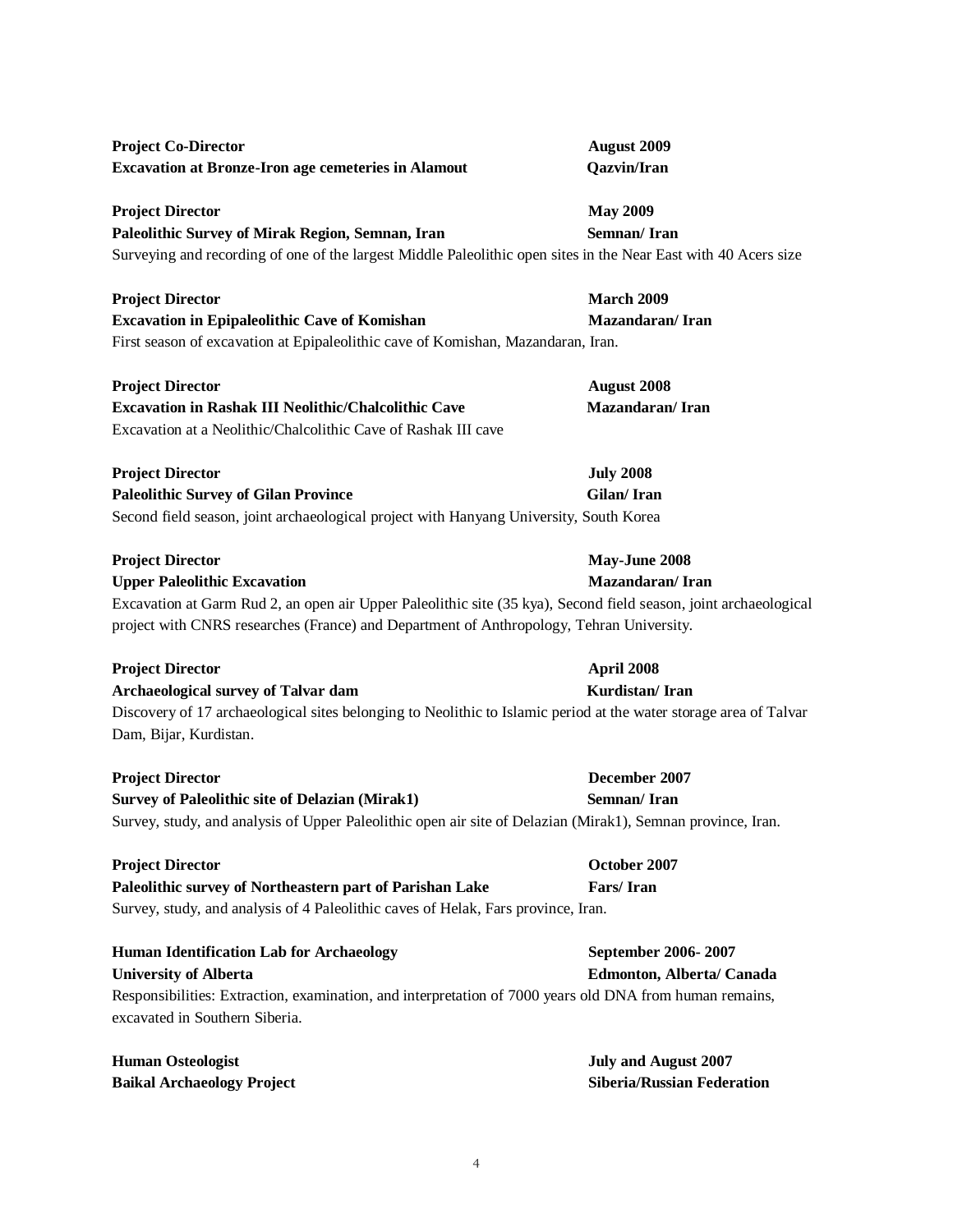Responsibilities: Excavation, examination, and interpretation of human skeletal remains discovered during the field season of 2007 at Shamanka II site. Irkutsk State University

Archaeological survey in the Apache-Sitgreaves National Forest. Finding and recording archaeological sites in the aftermath of the Rodeo-Chediski fire that burned more than 450,000 acres.

### **Excavation July 2005**

**James Madison University, Archaeological Field work Heber/Overgaard, Arizona** Excavation at the Great Kiva site, Apache-Sitgreaves National Forest, Arizona

#### **Excavation May and September 2002**

**Arizona State University, Archaeological Research Institute Blue River, Eastern Arizona**  Cave excavation at Bear Creek cave in far eastern Arizona. Archaic through Pueblo IV layers.

#### **Excavation May to June 2002**

**Arizona State University, Archaeological Research Institute Blue River, Eastern Arizona**  Led survey and excavation crew recording Mogollon sites in the Blue River Wilderness Area of far eastern Arizona.

#### **Supervisor, Central Zagros Project Sep 1999 to February 2001**

**Iranian Cultural Heritage Organization (ICHO) Luristan, Iran**

Assisted in discovering, surveying, mapping and analyzing 21 new Paleolithic sites in central part of the Zagros Mountains. The sites span the Middle Paleolithic to the early Neolithic transition.

# **TEACHING EXPERIENCES**

### **Course Instructor in Ph.D. level (since 2007)**

Paleolithic Archaeology of IRAN Paleolithic Archaeology of Mesopotamia and Levant Ecology in Archaeology Advances in Anthropology

#### **Course Instructor in MA level (since 2007)**

Prehistoric archaeology of Mesopotamia, Department of Archaeology, Tarbiat Modares University, Tehran Prehistoric archaeology of Iran, Department of Archaeology, Tarbiat Modares University, Tehran Human Evolution Archaeological surveys and excavations

# **Course Instructor in BA level**

Biological Anthropology, Department of Anthropology Tehran University, Tehran Evolution

# **Survey Crew Chief 32002 to July 2002 to July 2005 United States Forest Service Heber/Overgaard, Arizona**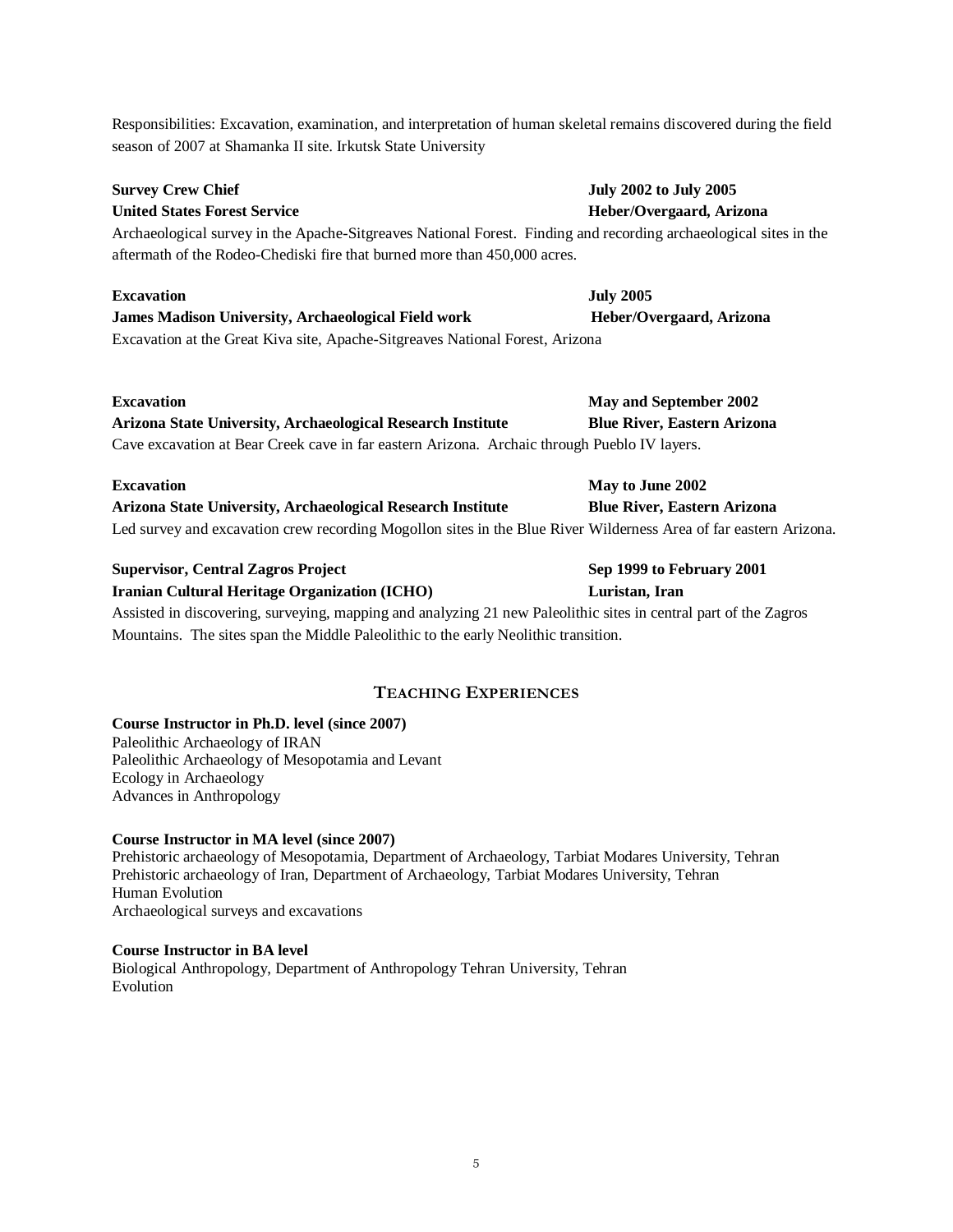#### **RESEARCH AND SPECIAL TRAININGS**

#### **PUBLICATIONS, CONFERENCE PRESENTATIONS, AND RESEARCH PAPERS**

#### **Chapter in Book**

**Vahdati Nasab, H**, C. Thornton, S. M. Mousavi Kouhpar, N. Sykes, and R. Naderi

2013 Late Neolithic Site of Rashak III Rock Shelter, Mazandaran, Iran, in: *Neolithization of Iran: The Formation of New Societies*, Edited by R. Matthews, and H. Fazeli Nashli. Oxford: Oxbow Books. Pages: 272-283.

**Vahdati Nasab, H**, M. Jayez, H. Qorbani, H. Taylor, and H. Darabi

2013 Preliminary Techno-typological analysis of Chipped Stone Materials from Sheikh-e Abad, In: *The Earliest Neolithic of Iran: 2008 Excavations at Sheikh-e Abad and Jani*, Edited by R. Matthews, W. Matthews, and Y .Mohammadifar. The British Institute of Persian Studies, Archaeological Monographs Series IV. Pages: 117-129.

#### **Vahdati Nasab, H**

2013 History of Paleolithic Researches in the Alborz Mountains. In: *Garm Roud (Baliran, Mazandaran, Iran): Des Hommes Du Paleolithique En Alborz Central*. Edited by: Gilles Berillon and Asghar Asgari Khaneghah, Published by CNRS, pages: 25-37.

### **Peer Review Articles**

- Akhavan Kharaziana,M, G. Jamet, S. Puaud, **H. Vahdati Nasab**, M. Hashemi, G. Guerin, M. Heydari, P. Antoine, J-J. Bahain, G. Berillon
- In Prep First geoarchaeological study of a Paleolithic site in the northern edge of the Iranian Central Desert: Mirak (Semnan, Iran). *Journal of Arid Environments*.

Hashemi, M, **H. Vahdati Nasab**, G. Berillon, M. Oryat

 In Press An Investigation on the Shape of the Flake-based Lithic Tools using 3-D Geometric Morphometrics; Case study: Mirak Paleolithic Site, Iran. *Journal of Archaeological Science: Reports*.

Shoaee, M, J, **H. Vahdati Nasab**, M. Petralgia

 2021 The Paleolithic of the Iranian Plateau: Hominin occupation history and implications for human dispersals across southern Asia. *Journal of Anthropological Archaeology.*62: 101292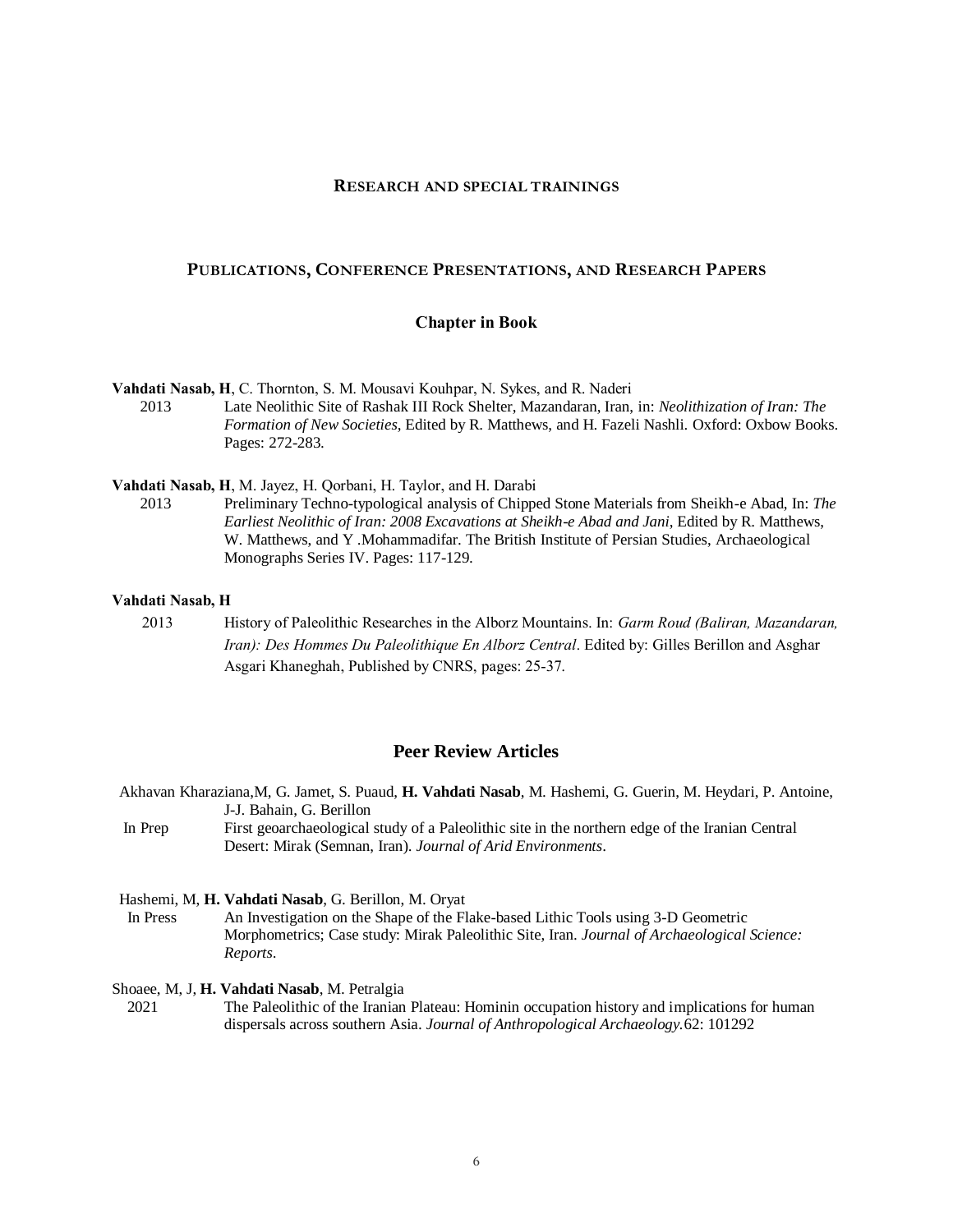Heydari, M, G. Guerin, S. Kreutzer, G. Jamet, M. Akhavan Kharazian, M. Hashemi, **H. Vahdati Nasab**, G. Berillon 2020 Do Bayesian methods lead to more precise chronologies? "Baylum" and a first OSL-based chronology for the palaeolithic open-air site of Mirak (Iran). *Quaternary Geochronology*. 59: 101082

**Vahdati Nasab, H**, M. Nikzad, M. Jayez, M. Hashemi, Z. Knapp, N. Sykes, M. Zareh Khalili, H. Ilkhani Moghaddam, F. Bakhtiari Nasab, and D. Olzsewski

Feizi, N, **H. Vahdati Nasab** and T. Wynn

2020 New Approach to Analysis the Middle Paleolithic Points of the Iranian Plateau: Style vs. Environment. *Journal of Lithic Technology*. 45 (1): 19-37.

**Vahdati Nasab, H**, A. Aali, M. Kazzazi, M. Pollard, and T. Stolner 2019 Reappraisal of the Number of Salt Mummies Identified in Chehrābād Salt Mine, Zanjan, Iran. *Journal of Bioarchaeology of the Near East.* 13: 23-47.

**Vahdati Nasab, H**, S. Shirvani, and S. Rigaud

2019 Northern Iranian Central Plateau at the End of Pleistocene and Early Holocene: Emergence of Domestications. *Journal of World Prehistory*. 32 (3): 287-310.

**Vahdati Nasab, H**, G. Berillon, G. Jamet, M. Hashemi, M. Jayez, S. Khaksar, Z. Anvari, G. Guerin, M. Heydari, M. Akhavan Kharrazian, S. Puaud, S. Bonilauri, V. Zeitoun, N. Seveque, J. Darvishi Khatooni, and A. Asghari Khaneghah

2019 The Paleolithic Open-Air Site of Mirak, Northern Edge of the Iranian Central Desert (Semnan, IRAN): Evidence of repeated human occupations during late Pleistocene. *Comptes rendus Palevol*. 18: 465-478.

- Jayez, M, M. Hashemi, A. Natesghi, A. Abdollahi, M. Akhavan Kharrazian, **H. Vahdati Nasab**, and G. Berillon 2019 Anzo: The First Evidence of Paleolithic Cave Sites in the Northern Margin of the Iranian Central Desert, Semnan, Iran. *Archaeology*. 7(1): 1-5. DOI: 10.5923/j.archaeology.20190701.01
- Abolfathi, M., Baills, H., Bonilauri, S., Forestier, H., **Vahdati Nasab, H**., Khaneghah, A.A. and Berillon, G 2018 Histoire récente des recherches sur le Paléolithique supérieur dans le Zagros et dans l'Alborz (Iran). *L'Anthropologie*. 122: 749-761.

#### Feizi, N, **H. Vahdati Nasab** and T. Wynn

2018 Consider the third dimension: A New approach for measuring the Symmetry of the middle Paleolithic points of the Mirak Site. *Comptes rendus Palevol*.17: 388-398.

### **Vahdati Nasab, H**, K. Roustaei, M. Ghamari Fatideh, F. Shojaeefar, and M. Hashemi Sarvandi 2017 The first evidence for Late Pleistocene hominin populations on the southern Caspian Sea coast. *Antiquity*. Volume 91, issue 355: 1-5.

#### Azadi, A, **H. Vahdati Nasab** and A. Motarjem.

2016 Bibi Zoleikhaee: New Evidence for Pre-Pottery Neolithic Period from Kohgiluyeh Region. *International Journal of the Society of Iranian Archaeologists*, volume 2, number 4, pages: 1- 14.

#### Jayez, M and **H. Vahdati Nasab**

 2016 A Separation: Caspian Mesolithic VS Trialetian Lithic Industry (A Research on Excavated Site of Komishan, Southeast of Caspian Sea). *Paléorient*. Vol 42.1, pages: 81-100.

<sup>2020</sup> Komishan Cave: A Mesolithic and Later Settlement on the Southeastern Shore of the Caspian Sea, IRAN. *Ancient Near Eastern Studies*. 57: 97-125.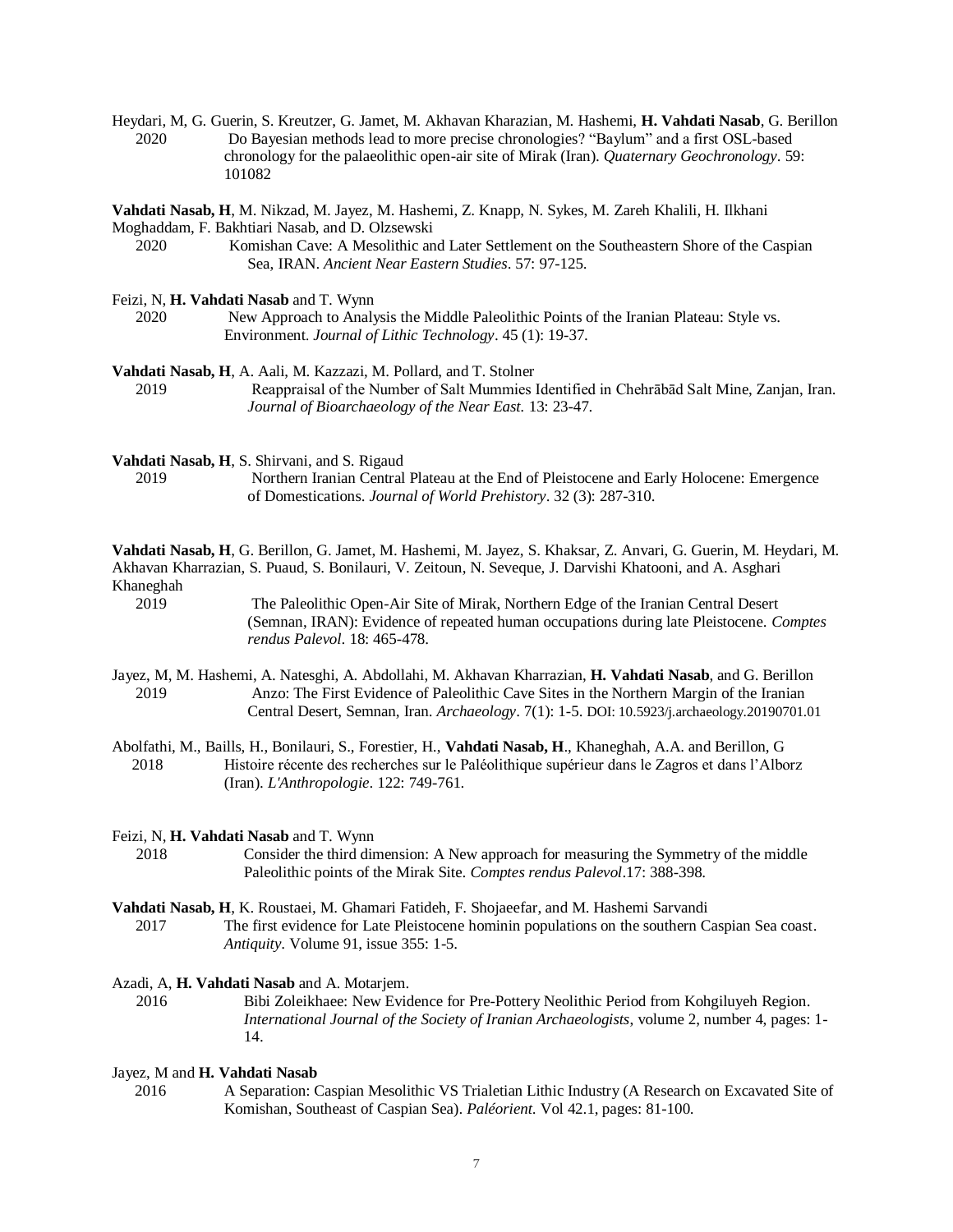#### Jayez, M and **H. Vahdati Nasab**

 2016 An Experimental Study on the Methods of Quantifying Fragmented Flake. *Journal of Archaeological Science: Reports*, 6: 442-450.

**Vahdati Nasab, H**, and M. Hashemi

 2016 Playas and Middle Paleolithic Settlement of the Iranian Central Desert: The discovery of the Chah-e Jam Middle Paleolithic Site. *Quaternary International*. 408, pages: 140-152.

Rezaeian, J, M. R. Namavar, **H. Vahdati Nasab**, A. Hejebri Nobari, A. Abedollahi

 2015 Foramen Tympanicum or Foramen of Huschke: A Bioarchaeological Study on Human Skeletons from an Iron Age Cemetery at Tabriz Kabud Mosque Zone. *Iranian Journal of Medical Sciences*, Vol 40, Number 4, pages: 367-371.

**Vahdati Nasab, H, and** G. A. Clark

 2015 Modern Human Origins: Midfacial Prognathism, 3D Approach. *International Journal of the Society of Iranian Archaeologists*, volume 1, number 1, pages: 33-47.

**Vahdati Nasab, H**, and **G**. A. Clark

 2014 The Upper Paleolithic of the Iranian Central Desert: the Delazian Site – a Case Study. *[Archäologische Mitteilungen aus Iran und Turan](http://www.google.com/url?sa=t&rct=j&q=amit%20journal%20archaeology&source=web&cd=1&cad=rja&ved=0CDMQFjAA&url=http%3A%2F%2Fwww.dainst.org%2Fen%2Fpublication%2Farch%25C3%25A4ologische-mitteilungen-aus-iran-und-turan%3Fft%3Dall&ei=0-YVUYiqCMqQswbsoIHoBw&usg=AFQjCNEsU6dU10bqkSv6CX1JN16lj1homg&bvm=bv.42080656,d.Yms) (AMIT)*. Number 46, pages: 1-21.

Rezaei, M. H, A. H. Nobari, **H. Vahdati Nasab**, F. Khademi Nadooshan

2013Rock Engraving of Ghalat Niloo, *International Journal of Humanities*, Volume 20(3), 81-92.

**Vahdati Nasab, H,** G. A. Clark, and S. Torkamandi

 2013 Late Pleistocene Dispersal Corridors across the Iranian Plateau: a Case Study from Mirak, a Middle Paleolithic Site on the Northern Edge of the Iranian Central Desert (Dasht-e Kavir). *Quaternary International*. 300, pages: 267-281.

Haghighat, A, **H. Vahdati Nasab**, A. Hejebri Nobari, M. Mousavi Kouhpar

2012 A Marvelous Narrative of a Semi-Anonymous Myth in Pre-Literature Period in the Iranian Plateau. *International Journal of Humanities*, volume 20 (2), pages: 31-45.

- Nobari, A. H, A. Binandeh, J. Neyestani, and **H. Vahdati Nasab** 2012 Excavation in Lavin Tepe in Northwest Iran, *Ancient Near Eastern Studies*, Volume 49, pages: 95- 117.
- Binandeh, A, A. H. Nobari, J. Neyestani, and **H. Vahdati Nasab** 2012 New Archaeological Research in North West of Iran, Prehistoric Settlement of Little Zab River Basin, *International Journal of Humanities*, Volume 19(2), pages: 27-42.

Mousavi, Seyed Mehdi, Fahime Sheikh Shoaee, Kamal Aldin Niknami, **Hamed Vahdati Nasab** 2012 Reconstruction of the Dietary Regimes of the Iron Age Populations using Stable Isotope Analysis: Case Study Gohar Tepe, Northern Iran, *American Journal of Scientific Research*, Issue 67: 149-161.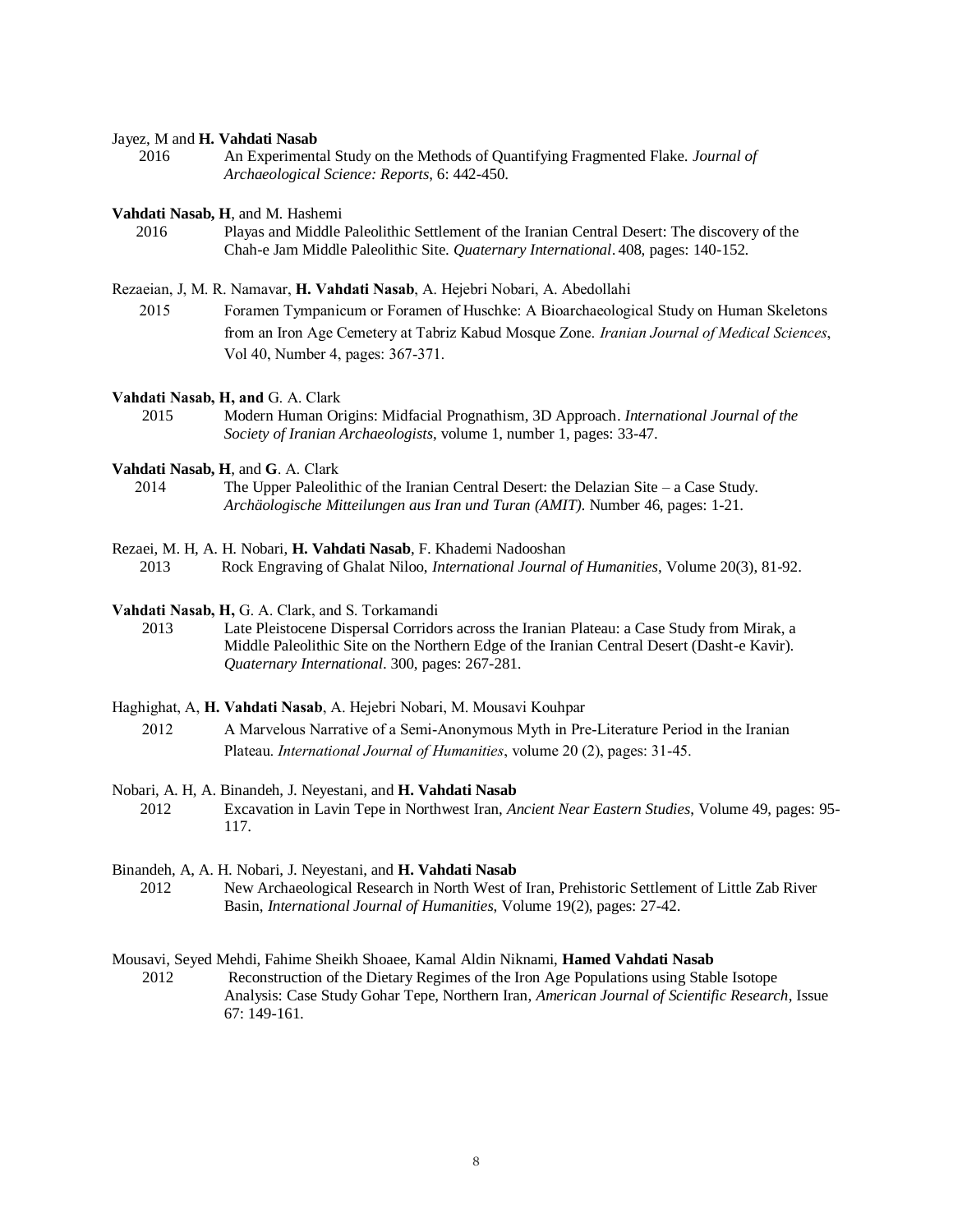Aali, Abolfazl, Aydin Abar, Nicole Boenke, Don Brothwell, Irene Good, Matthieu Le Bailly, Marjan Mashkour, Gholamreza Mowlavi, Masoud Nezamabadi, Mark Pollard, Frank Rühli, Thomas Stöllner, **Hamed Vahdati Nasab**

2012 Ancient Salt Mining in North Western Iran: on the Salt Men of Chehrābād Douzlākh, Prov.

Zanjan. *Antiquity*, Volume 086, Issue 333, Project Gallery.

### **Vahdati Nasab, H**

2011 Reconstruction of early Neolithic/Bronze Age population diversity in the Shamanka II cemetery at Lake Baikal using mtDNA polymorphism, *Progress in Biological Sciences*, Volume 1, No 2, pp: 29-35.

#### **Vahdati Nasab, H** and M. Kazzazi

2011 Metric Analysis of a Female Figurine from Tepe Sarab. *IRAN*, Volume 49, pages: 1-10.

#### **Vahdati Nasab, H**, and M. Vahidi

 2011 Reevaluation of Scrapers Reduction Model Using Geometric Index of Reduction (Mar-Tarik Middle Paleolithic Assemblages), *Iranian Journal of Archaeological Studies*, Volume 1, pages: 26-34.

#### **Vahdati Nasab, H**

- 2011 Paleolithic Archaeology of Iran, *International Journal of Humanities*, Volume 18(2), pages: 63- 87.
- **Vahdati Nasab, H**, M. Jayez, A. Hejebri Noubari, F. Khademi Nadooshan, H. Ilkhani, A. Mahfroozi 2011 Komishan Cave, Mazandaran, Iran: an Epipalaeolithic and later site on the southern Caspian Sea, *Antiquity*, Volume 085, Isue 328, Project Gallery.

#### Hojabri-Nobari, A, A. Khosrowzadeh, S. Mousavi Kouhpar, and **H. Vahdati Nasab**

2011 Iran and Indian Subcontinent Trade Contacts during Parthian and Sasanian Periods Based on Archaeological Evidence from Excavations and Surveys in Northern and Southern Persian Gulf, and Indian Subcontinent, *Azerbaijan Archaeology & Ethnography*, No 1, pages: 94-110.

#### Hojabri-Nobari, A, A. Khosrowzadeh, S. Mousavi Kouhpar, and **H. Vahdati Nasab**

2011 Trade and Cultural Contacts between Northern and Southern Persian Gulf during Parthians and Sasanians: A Study Based on Pottery from Qeshm Island, *International Journal of Humanities*, Volume 18(2), pages: 89-115

#### **Vahdati Nasab, H**

2010 Reply to the Human Prehistory in the Arabo-Persian Gulf Oasis, *Current Anthropology*, volume 51, pages: 873-874.

#### **Vahdati Nasab, H**, S. Hajjami, and M. Mortazavi

2010 Palaeolithic Ladiz revisited: a reassessment of the Ladizian lithic industry, Baluchestan, Iran. *Antiquity*. Volume 84, Issue 324, project gallery.

#### **Vahdati Nasab, H**

2010 Reassessment of the Prehistory of Southwestern Iran Report (Hole and Flannery 1967), *International Journal of Humanities*. Volume 17, Number 2, pp: 1-12.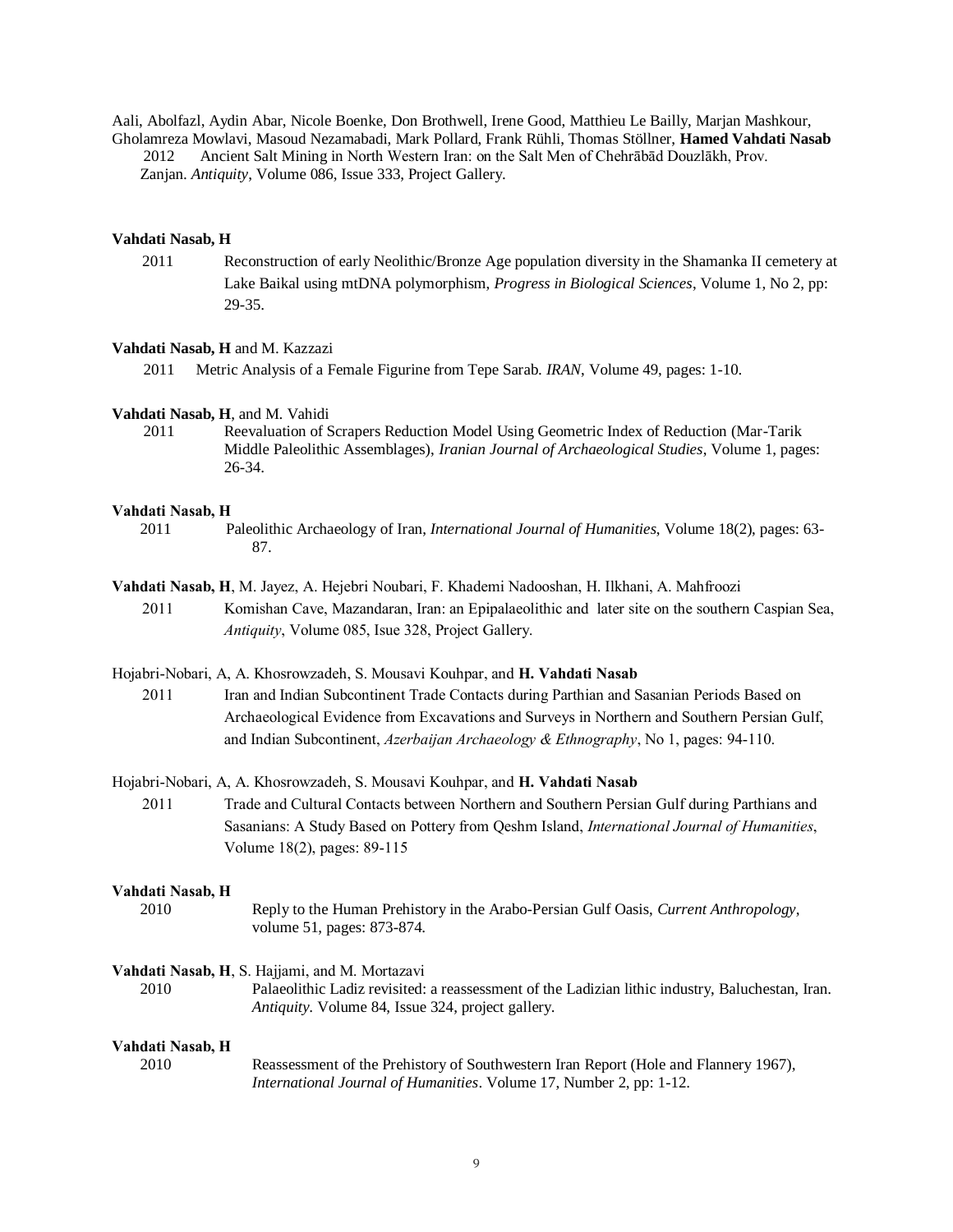**Vahdati Nasab, H**, H. Mollasalehi, M. Saeedpour, and N. Jamshidi

2009 Paleolithic Levalloisian Assemblages from Boeen Zahra in the Qazvin Plain (Iran). *Antiquity*. Volume 83, issue 320, project gallery.

**Vahdati Nasab, H**, M. H. Rezaei, R. Naderi, and L. C. Smith

2008 Helak, a Paleolithic Cave Complex Featuring Rock art along the Northern Shore of Parishan Lake, Fars province, Iran. *Nameh Pajouheshgah*, International volume, 22 and 23, 91-96.

#### H. Rezvani & **H. Vahdati Nasab**

2010 A major Paleolithic open site at Mirak, Semnan province, Iran, *Antiquity*. Volume 84, Issue 323, project gallery.

Jamialahmadi, M, **H. Vahdati Nasab**, and H. Fazeli Nashli

2008 Kashafrud Revisited, Discovery of New Paleolithic sites in Northeastern of Iran. *Antiquity*. Volume 82, issue 317, project gallery.

Roustaei, K, **H. Vahdati Nasab,** F. Biglari, S. Heydari, G. A. Clark, and J. M. Lindly 2004 Recent Paleolithic Surveys in Luristan. *Current Anthropology*, Vol 45, No 5:692-707

#### Roustaie K, Biglary F, Heydary S and **H, Vahdati Nasab**

 2002 New Research on the Paleolithic of Luristan, West Central Iran. *Antiquity* 76, March.

#### **Conference Presentations**

#### Jayez, M. and **H. Vahdati Nasab**

In Press A Brand New Thing: Bladelet Production Techniques and Methods in Caspian Mesolithic and Neolithic Chipped Stone Industries", *Proceedings of the 9th International Conference on the PPN Chipped and Ground Stone Industries of the Near East*, Tokyo, 12-16 November 2019.

#### **Vahdati Nasab, H**, and G. Berillon

2020 Paleolithic of the Northern Iranian Central Desert. *Pushing the boundaries: the last Neanderthals' expansion towards east.* Webinar Workshop, 3 November, 2020. Neanderthal Museum, Germany.

#### Heydari, M, G. Guérin, G. Berillon**, H. Vahdati Nasab**

2018 Dating the Middle to Upper Palaeolithic transition in Northern Iran: an OSL-based chronology for the open air site of Mirak using dedicated Bayesian modelling. *Poster Presentation at European Society for the study of Human Evolution 2018*. 13-15 September, 2018. Faro, Portugal.

**Vahdati Nasab, H.** and A. Moghaddam

2018 Death and Violence during the 4th-5th Millennium BC, Khuzestan Plain, Southwest of IRAN; Tol-e Chega Sofla Cemetery. *Proceedings of the American Schools of Oriental Research (ASOR), 2018*. 14-17 November, 2018. Denver, Colorado, USA.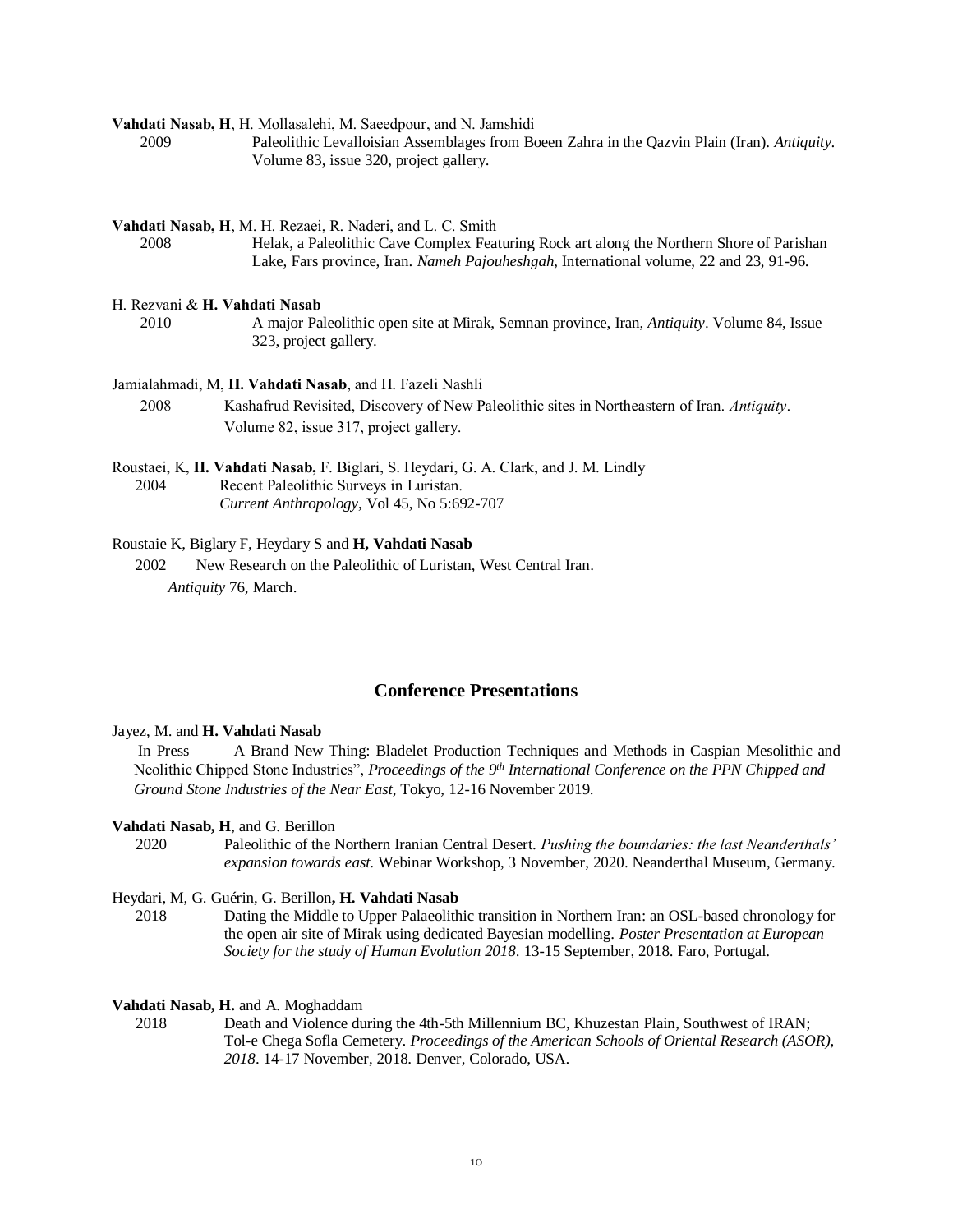#### **Vahdati Nasab, H.**

2018 Ancient Iranian Earthquakes: Cheher-Abad Salt Mine. *Proceedings of the First International & Third National Congress of the Iranian Quaternary*. 13-14 Feb, 2018. Iranian Geological Survey, Tehran. Iran.

Guillaume Jamet, Mohammad Akhavan Kharazian, Seyyed Milad Hashemi, **Hamed Vahdati Nasab**, Gilles Berillon

2018 Pedo-sedimentary Evolution and Site Formation Processes in Mirak Mound 8, South of Semnan. *Proceedings of the First International & Third National Congress of the Iranian Quaternary*. 13- 14 Feb, 2018. Iranian Geological Survey, Tehran. Iran.

#### **Vahdati Nasab, H**

2017 Iran at a Glance. Keynote Speaker at *17th World Federation of Tourist Guide Associations Convention*, Tehran, January 2017 (26 Jan – 02 Feb)

#### Khorashadi, S and **H. Vahdati Nasab**

2016 Communism: from objective practical communism in prehistoric communities to its abstract notion in Sassanian era, *Proceedings of the 10th International Congress on the Archaeology of the Ancient Near East (10ICAANE),* April 25-29, 2016, Austrian Academy of Sciences, Vienna, Austria, pp: 84.

#### **Vahdati Nasab, H**

2016 Cultural Adaptability: A New Look at the Neolithization of the Iranian Central Plateau. Oral presentation at *Innovation, Interaction and Interconnection in the Taurus-Zagros Arc and Beyond 10000-5000 BC conference*, Middle East Technical University, Ankara, Turkey, December 2016  $(10-11)$ .

#### **Vahdati Nasab, H**

2016 The Transition from Paleolithic to the Neolithic on the Iranian Central Plateau. Oral presentation at *Neolithisation and its consequences: a global view (from and to Iran) conference*, Tehran, University of Tehran, Institute of Archaeology March 2016 (01 March – 04 March)

#### **Vahdati Nasab, H,** S. M. Hashemi, M. Khademi, S. Razi

 2014 Playas and Middle Paleolithic Settlements at the Iranian Central Desert. Oral presentation at the 2<sup>nd</sup> Conference of Middle Paleolithic in the Desert, University of Bordeaux, France, 11 and 12 of December.

#### **Vahdati Nasab, H** and M. Jayez

2012 Trialetian Lithic Industry: To be or not to be? *Proceedings of the Autochthonous Peoples of the Caucasian-Caspian Region, International Conference*, 5-7 October 2012, Yerevan, Armenia, pages: 35.

#### **Vahdati Nasab, H**

2012 Late Neolithic site of Rashak III rock shelter, Mazandaran, Iran, *Proceedings of the 8th International Congress on the Archaeology of the Ancient Near East (8ICAANE),* April 30-May 4, 2012, University of Warsaw, Poland, pp: 58.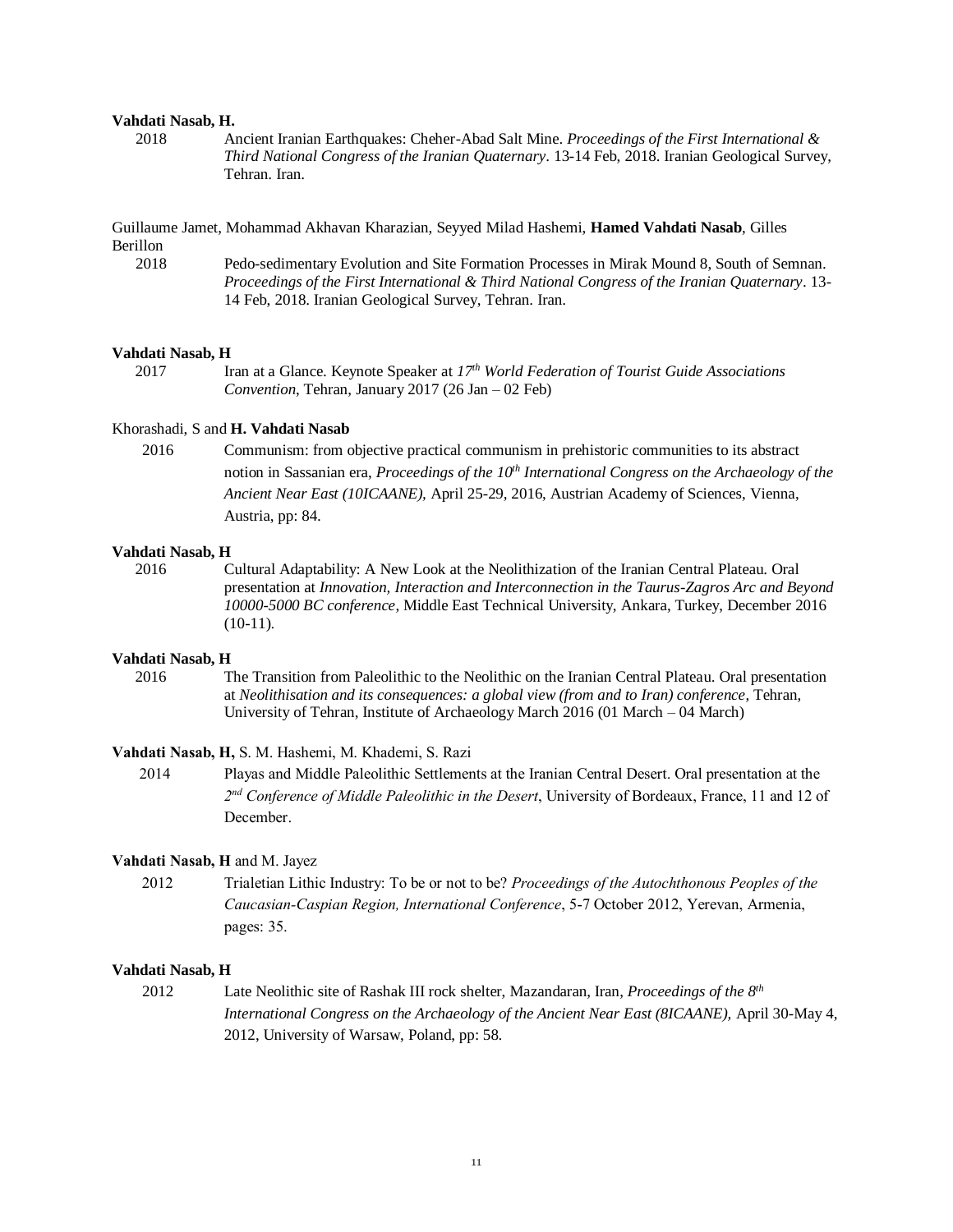#### **Vahdati Nasab, H,** M. Jayez, and D. Olszewski

2012 Techno-typological Analysis of Lithics from Komishan Cave, Mazandaran, Iran, *Proceedings of the 4th International Congress of the Society of South Asian Archaeology, 15-17 April 2012,* Sistan and Baluchistan University, pp: 50.

#### **Vahdati Nasab, H,** A. Aali, and M. Pollard

2012 Salt Men Project: Discovery of New Individuals, *Proceedings of the 4th International Congress of the Society of South Asian Archaeology, 15-17 April 2012,* Sistan and Baluchistan University, pp: 37.

#### **Vahdati Nasab, H** & Geoff A. Clark

2012 Paleolithic open sites of Mirak and Delazian, Iranian Central Desert (Dasht-e Kavir), *Proceedings of The Middle Paleolithic in the Desert Conference*, Wolfson College, University of Oxford, 13- 14 Jan 2012, pp:14.

#### **Vahdati Nasab, H,** I. Good, and M. Pollard

2011 Below the Salt, Further work on the human remains and textiles from Chehr Abad, *Presentation at University of Bochum,* November, 2011.

#### **Vahdati Nasab, H**

2010 Review on Paleolithic archaeology of the Alborz Mountains (Komishan, Mirak and Delazian), Oral Presentation in CNRS, Paris, France.

#### **Vahdati Nasab, H**

2010 Cannibalism among Neanderthals, Oral Presentation at Department of Archaeology, University of Calgary, Calgary, Alberta, Canada.

#### **Vahdati Nasab, H**, and F. Nouri

2010 A Report on Archaeological Human Remains in Iran. In *Proceedings of the 7th International*  Congress on the Archaeology of the Ancient Near East, London, 12<sup>th</sup>-17<sup>th</sup> of April 2010, British Museum, and University College of London.

### **Vahdati Nasab, H**, K. Roustaei, and H. Rezvani

2010 Delazian (Mirak I): Evidence of Paleolithic Settlement at the Northern Edge of the Iranian Central Desert. In *Proceedings of the 6th International Congress on the Archaeology of the Ancient Near East*, Rome, 5<sup>th</sup>-10<sup>th</sup> of May 2008, Sapienza- Universita di Roma, edited by P. Matthiae, F. Pinnock, L. Nigro, and N. Marchetti. Volume 2, pp: 733-742.

#### **Vahdati Nasab, H**

2007 New Genetic Data and Human Origins (Were Neanderthals among our ancestors?), Oral presentation at the Alberta College of Medical Technology Annual Meeting. Edmonton, Alberta. September  $14<sup>th</sup>$ .

### **Vahdati Nasab, H** and T. Thomson

2007 Examination of mtDNA Polymorphism at Neolithic Shamanka II Cemetery, Oral presentation at the Ethnohistory and Archaeology of Northern Eurasia: Theory, Methods and Practice International Conference. Irkutsk State Technical University, Irkutsk, Russia, 19-25 May.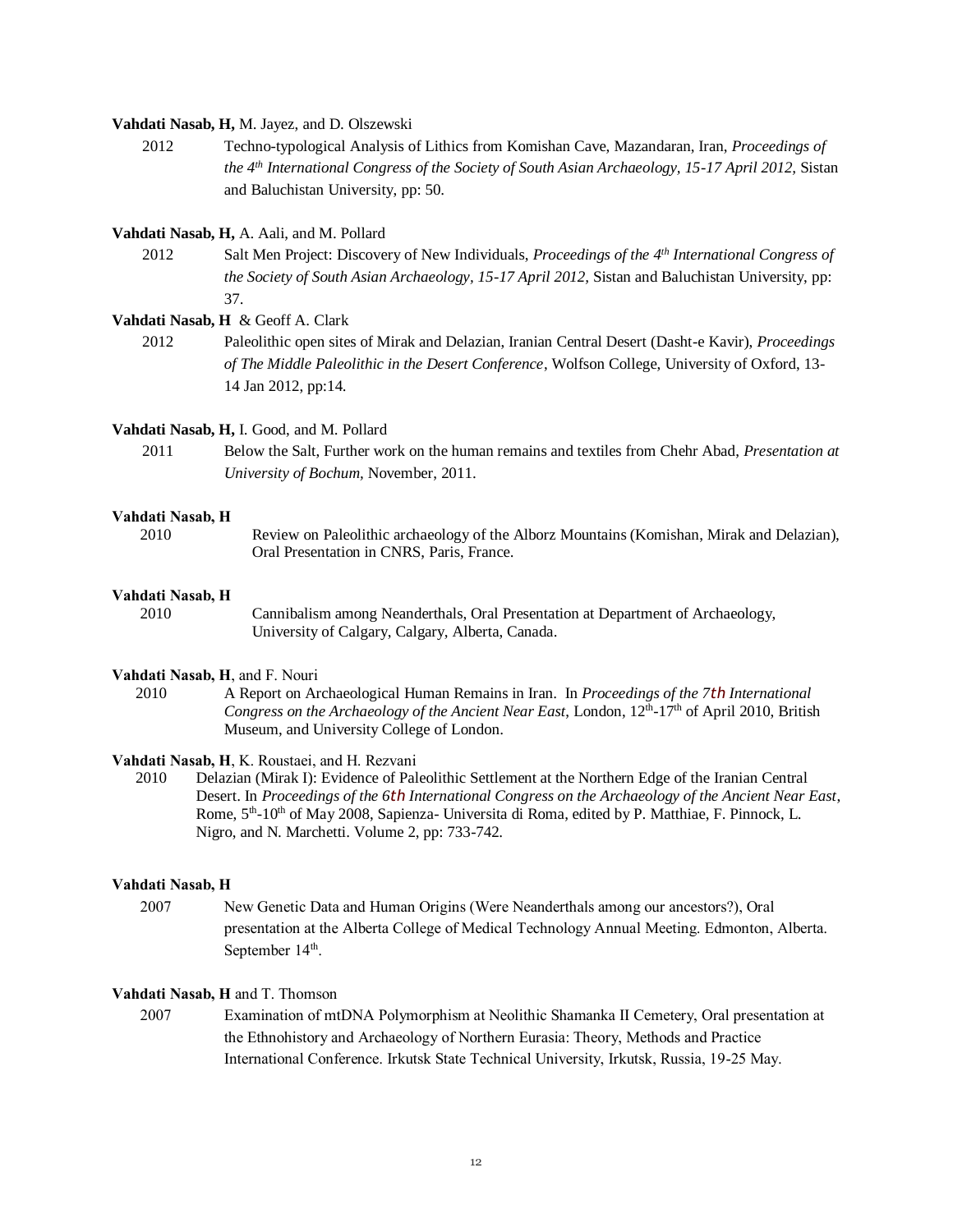#### **Vahdati Nasab, H**

2007 Genetic in Anthropology (Origins of Modern Humans), Oral presentation at the University of Alberta Hospital, Department of Pathology and laboratory Medicine. March 8<sup>th</sup>.

#### **Vahdati Nasab, H**

2007 Iran before Aryans (Prehistory of Iran), Oral presentation at the Iranian Heritage Society of Edmonton. January 28<sup>th</sup>.

#### **Vahdati Nasab, H**

2006 A new 3-Dimensional approach to address the old question: Were Neanderthals among the ancestors of the early Europeans? Oral presentation at the University of Alberta, Baikal Archaeology Project. November 8<sup>th</sup>.

#### **Vahdati Nasab, H**

2006 Neanderthals vs. Modern Humans (3D Approach), Oral presentation at the University of Calgary October 18<sup>th</sup>.

#### Clark, G. A, Lindley. J, **Vahdati Nasab, H** and Roustaei, K.

2006 The Iranian Paleolithic in Light of Recent Discoveries. Oral presentation at the UISPP Meetings. September, 2006 (Lisbon, Portugal).

#### **Vahdati Nasab, H** and P. Karnick

2006 New approach in curve matching technique and its implications on human evolution research. Oral presentation at the IS&T/SPIE's 17th annual symposium, Electronic Imaging, Science and Technology. 15-19 January, San Jose, California, USA.

### **Vahdati Nasab, H**

2005 Neanderthals, were they our ancestors? Oral presentation at the USDA Forest Service, Black Mesa Ranger Station (June 8th)

**Vahdati Nasab, H**, D. C. Johanson, G. A. Clark, W. H. Kimbel, and P. Karnick

**2005** Introducing a new three-dimensional technique (curve matching) to study of the midfacial region in European Mid-Upper Pleistocene hominids. Oral Presentation at the 74<sup>th</sup> annual meeting of American Association of Physical Anthropologists

Milwaukee, Wisconsin, April (6-9).

#### **Vahdati Nasab, H** and P. Karnick

2005 Introducing a new three-dimensional technique to study of the midfacial region in European Mid-Upper Pleistocene hominids. Oral presentation at the 8th Annual Symposium of Graduates in the Earth, Life and Social Sciences (GELSS), Feb 11th. Arizona State University.

#### **Vahdati Nasab, H**

2005 Alexander, Myth or History? Oral presentation at the Arizona Archaeological Society. Jan 28<sup>th</sup>. Overgaard, Arizona.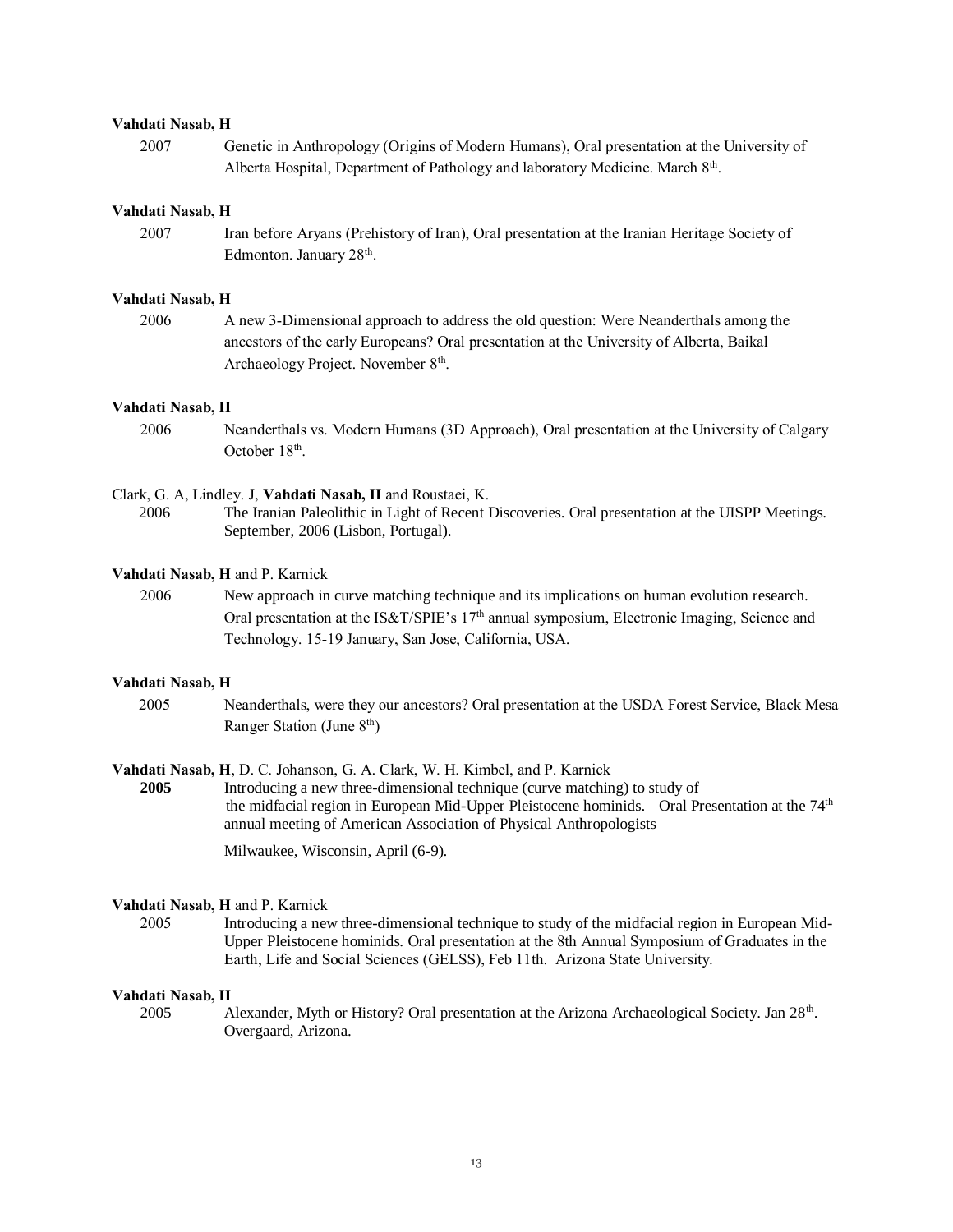**Vahdati Nasab, H**, D. C. Johanson, G. A. Clark, W. H. Kimbel, and P. Karnick

2004 Three-dimensional study of midfacial prognathism in Neanderthals. Presentation at the 3D Imaging in Anthropological Research Symposium (Oct 24-26) London, Ontario, Canada.

#### **Vahdati Nasab, H**, Roustaie K, Biglary F, Heydary S, and G. A. Clark

 2004 New Research on the Paleolithic of Luristan, West Central Iran. Poster presentation at the 73rd Annual meeting of the American Association of Physical Anthropologists, Tampa, Florida.

#### **Vahdati Nasab, H**

 2004 Neanderthals. Oral presentation at the First Annual Symposium of Social Science Graduate Research , Communities in Collaboration. Arizona State University.

#### **Vahdati Nasab, H**

2004 Amud 1, A Mysterious Neanderthal. Oral presentation at the 7th Annual Symposium of Graduates in the Earth, Life and Social Sciences (GELSS). Arizona State University.

#### **Vahdati Nasab, H**

 2004 Lower and Middle Paleolithic of Iran. Oral presentation for the Department of Anthropology, Arizona State University.

# **Vahdati Nasab, H** and Parvin K. Esmati<br>2003 Persia. Poster Presentation

Persia. Poster Presentation at the 6th Annual Symposium of Graduates in the Earth, Life and Social Sciences (GELSS). Arizona State University.

### **SPECIAL TRAININGS**

| <b>CPR Trained, issued by USDA Forest Service</b>                                        | March 2006        |
|------------------------------------------------------------------------------------------|-------------------|
| ATV Riding Certificate, issued by ATV Safety Institute, Arizona.                         | <b>May 2005</b>   |
| <b>Supervisory Techniques</b>                                                            | <b>March 2005</b> |
| 40 hours training sponsored by the United States Forest Service, Albuquerque, New Mexico |                   |
| U.S. Government Motor Vehicle Driving License.                                           | August 2003       |
| <b>Laboratory Skills:</b>                                                                |                   |
| PCR, RAPD-PCR, Nested-PCR, RT-PCR and Long-Range PCR                                     |                   |
| Bacterial and plant cultures                                                             |                   |
| Protein, RNA and DNA extraction from various sources                                     |                   |
| Agarose and polyacrylamide gel electrophoresis of DNA and RNA                            |                   |
| Southern, Northern, Western and Dot blotting                                             |                   |
| <b>Cytogenetic analysis</b>                                                              |                   |